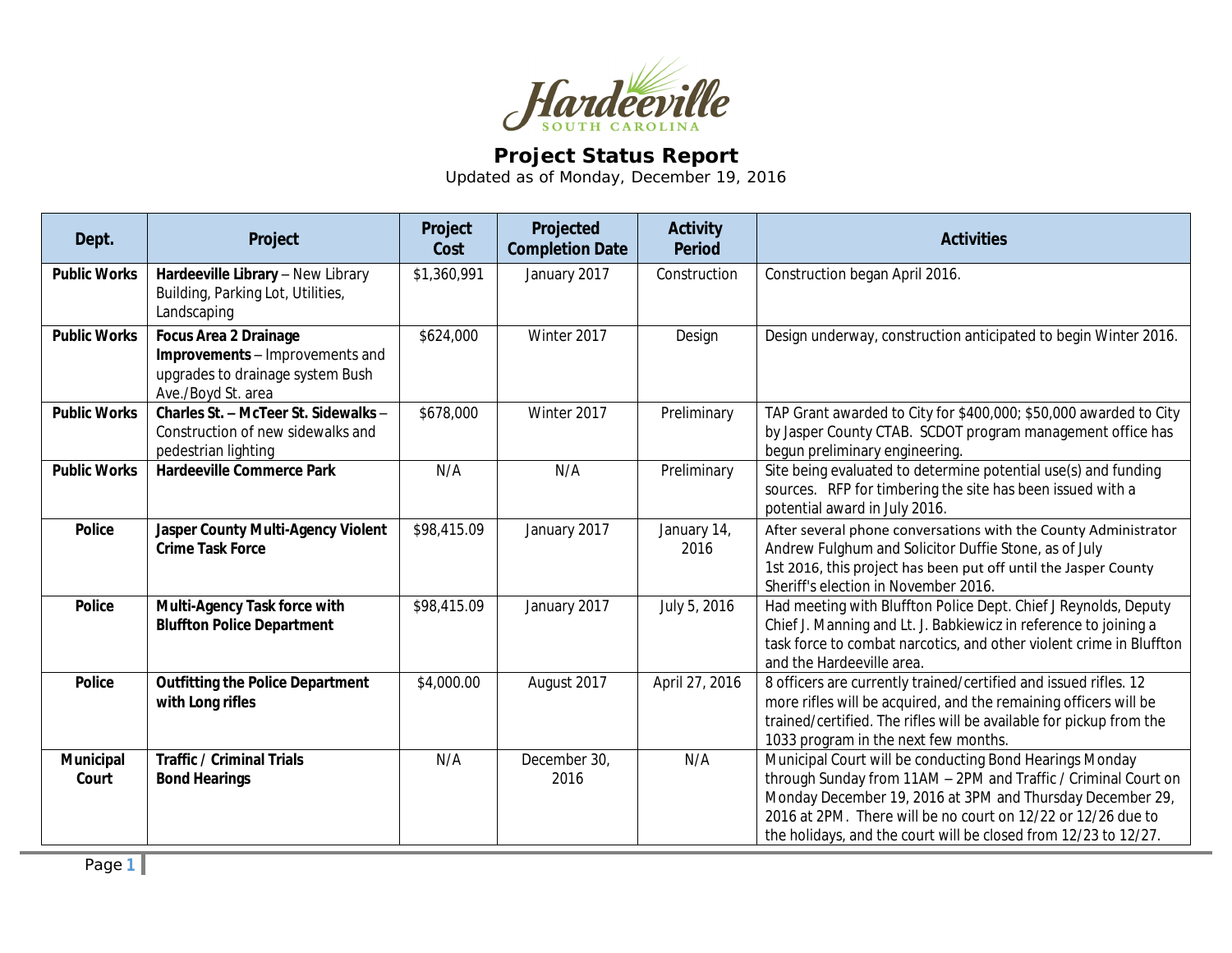

## **Project Status Report**

Updated as of Monday, December 19, 2016

| Dept.                                     | Project                                                                                                    | Project<br>Cost                 | Projected<br><b>Completion Date</b> | <b>Activity</b><br><b>Period</b>                                                  | <b>Activities</b>                                                                                                                                                                       |
|-------------------------------------------|------------------------------------------------------------------------------------------------------------|---------------------------------|-------------------------------------|-----------------------------------------------------------------------------------|-----------------------------------------------------------------------------------------------------------------------------------------------------------------------------------------|
| <b>Planning and</b><br><b>Development</b> | Ardmore New River Apartments -<br>248 units located on Argent Blvd. at<br>New River Parkway                | N/A                             | Undetermined                        | In review by<br>state                                                             | Development permit will be issued as soon as approvals come<br>back from state. Site work may begin. Then application for<br>building permits to be reviewed and issued.                |
| Planning and<br>Development               | <b>Hilton Head Lakes Clubhouse and</b><br>new residential phase on north side                              | N/A                             | Undetermined                        | Development<br>Permit Review                                                      | SRC was held on 2/24/16 - waiting on resubmission. Building<br>plans on clubhouse expected next week. 65 new residential lots<br>and 4,400+ square-foot golf clubhouse plus amenities.  |
| Planning and<br><b>Development</b>        | <b>Natural Gas Extension to Exit 5</b>                                                                     | Not known<br>at this time       | Undetermined                        | Coordinating<br>with SCE&G                                                        | Surveys to local business owners are completed. Staff meeting<br>with SCE&G on process and next steps in early March.                                                                   |
| Planning and<br>Development               | Boundary and Annexation Survey -<br>Preparation for 2020 Census                                            | N/A                             | 2017                                | Rec'd software<br>from US Census<br>Bureau - staff<br>beginning<br>implementation | Staff working on inputting all information into new software and<br>preparing all files for transmittal to Bureau, to ensure that all<br>annexations/citizens be included in new count. |
| Planning and<br>Development               | <b>Royal Live Oaks Academy</b>                                                                             | N/A                             | 2017                                | Development<br>Permit Review                                                      | Waiting on resubmission in order to finalize site plan.                                                                                                                                 |
| <b>Fire</b>                               | <b>AFG Grant</b>                                                                                           | \$4729.50<br><b>Grant Match</b> | Winter 2016                         | Awarded                                                                           | Received grant award notification. Once funds become available,<br>the training classes will begin.                                                                                     |
| Fire                                      | <b>Safer Act Grant</b>                                                                                     | Determining                     | Summer 2016                         | Application<br>submitted                                                          | Application submitted March 25, 2016, awaiting results.                                                                                                                                 |
| Fire                                      | <b>Strategic Plan</b>                                                                                      | \$0                             | <b>Fall 2016</b>                    | Project<br>Organization                                                           | SWOC analysis completed.                                                                                                                                                                |
| Parks and<br>Recreation                   | <b>Millstone Landing Master Plan</b>                                                                       | \$40,000                        | <b>Fall 2017</b>                    | Reviewing RFP                                                                     | We are currently reviewing the one RFP response that we<br>received for this project. We are planning to evaluate and<br>potentially re-bid.                                            |
| Parks and<br>Recreation                   | Synthetic Turf Field - Changing of<br>current "football" field to a multi-<br>purpose synthetic turf field | \$600,000                       | Late Jan. 2017                      | Pre-<br>construction;<br>permitting                                               | We are working closely with Sprinturf to assure that we get all of<br>our permits submitted in a timely manner, so we can move<br>forward with construction around the end of the year. |